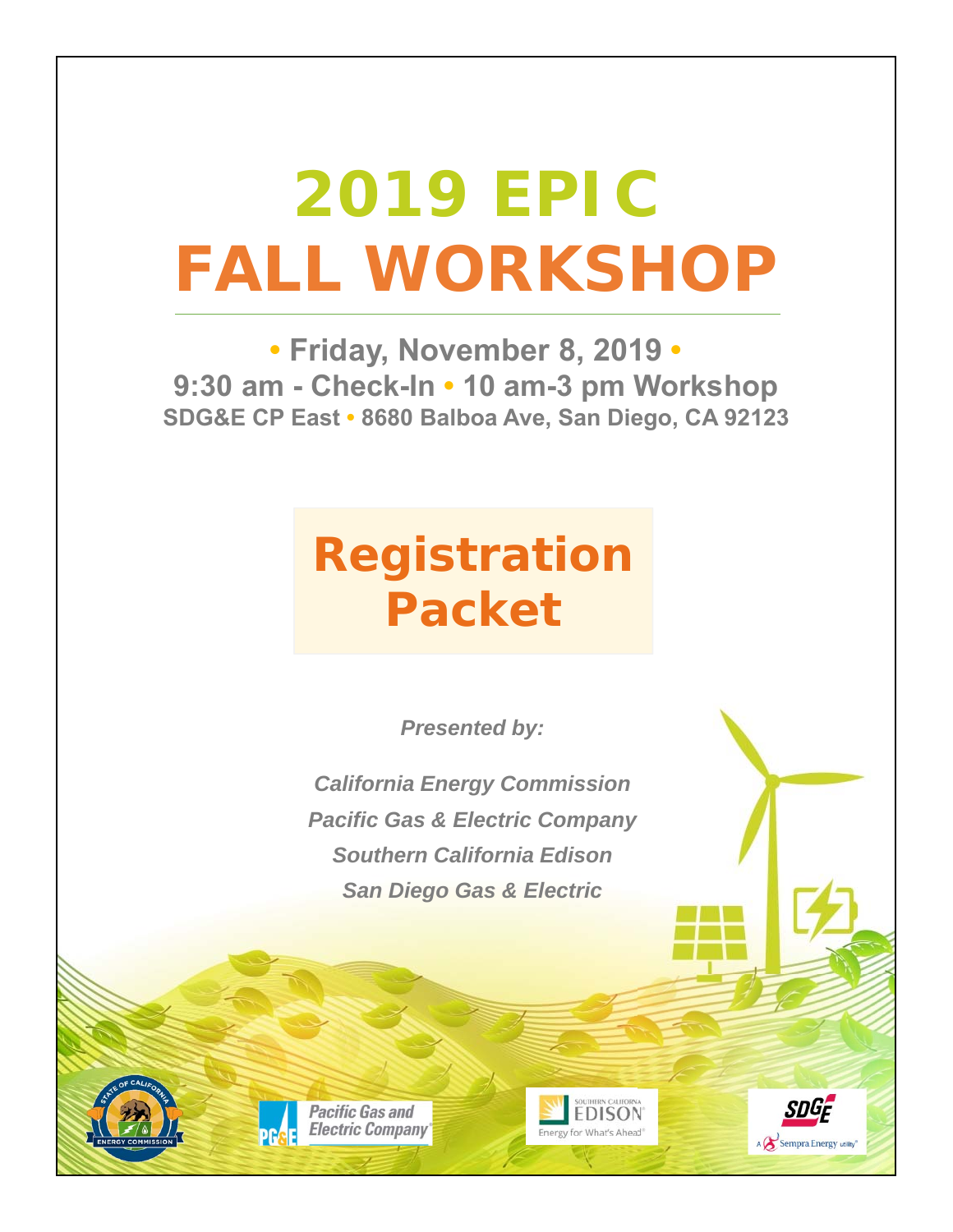### **2019 EPIC Fall Workshop**

**• Friday, November 8, 2019 • 9:30 am - Check-In • 10 am-3 pm - Workshop SDG&E CP East • 8680 Balboa Ave, San Diego, CA 92123**

### **Workshop Agenda**

If you are interested in learning more about the EPIC administrators' investment plans for the third triennial cycle and discussing upcoming changes to EPIC programs, then please join us for our 2019 EPIC Fall Workshop in San Diego. This event is FREE and open to the public and will be structured as a working session. You can attend in person or virtually online.

| <b>Time</b>        | <b>EPIC Sessions</b>                                                                                                                                             | <b>Presenters, Moderators</b>                                                                       |
|--------------------|------------------------------------------------------------------------------------------------------------------------------------------------------------------|-----------------------------------------------------------------------------------------------------|
| <b>9:30 AM</b>     | Participants Arrive, Check-In, and Pick Up Materials - Workshop starts promptly at 10 am                                                                         |                                                                                                     |
| 10:00              | <b>Safety Message and Participant Introductions</b>                                                                                                              | <b>Workshop Opening</b>                                                                             |
| 10:15              | <b>Welcome from SDG&amp;E</b>                                                                                                                                    | <b>Miguel Romero</b><br><b>Vice President - Energy Supply</b>                                       |
| 10:25              | <b>CPUC: EPIC Overview and Purpose of New</b><br><b>Policy and Innovation Coordination Group (PICG)</b>                                                          | <b>Amy Mesrobian</b><br>Supervisor, Emerging Procurement Strategies<br><b>Energy Division, CPUC</b> |
| 10:40              | <b>Overview, Status, and Discussion of</b><br><b>PG&amp;E's EPIC III Implementation</b>                                                                          | <b>Dan Gilani, PG&amp;E</b>                                                                         |
| 11:10              | <b>Overview, Status, and Discussion of</b><br><b>SDG&amp;E's EPIC III Implementation</b>                                                                         | <b>Frank Goodman, SDG&amp;E</b>                                                                     |
| 11:40              | <b>Overview, Status, and Discussion of</b><br><b>SCE's EPIC III Implementation</b>                                                                               | <b>Aaron, Renfro, SCE</b>                                                                           |
| 12:10<br><b>PM</b> | LUNCH – please be back by 1:20 pm, workshop resumes promptly at 1:25 pm                                                                                          |                                                                                                     |
| 1:25               | <b>Overview, Status, and Discussion of CEC'S</b><br><b>EPIC III Implementation: Clean Energy</b><br><b>Investments Aimed at a Zero Carbon California</b><br>Grid | <b>Fernando Pina, CEC</b>                                                                           |
| 1:55               | <b>Overview of Research Administration Plan (RAP)</b><br>and Future Stakeholder Engagement Plans                                                                 | <b>Administrator Panel</b><br><b>Discussion</b><br>CEC, PG&E, SCE, SDG&E                            |
| 2:35               | <b>Summarization of EPIC Workshop</b><br><b>Results and Actions</b>                                                                                              | <b>Frank Goodman, SDG&amp;E</b><br><b>Moderator</b>                                                 |
| 3:00               | <b>WORKSHOP ADJOURNED - Thank you for joining us</b>                                                                                                             |                                                                                                     |

*California's Electric Program Investment Charge (EPIC) is an electricity research, development, and demonstration (RD&D) program with three broad goals: (1) To improve the reliability of electricity service for California ratepayers; (2) To lower electricity costs for California ratepayers; and (3) To increase safety for California ratepayers.*

*EPIC was created by the California Public Utilities Commission (CPUC) in 2011 and is administered by the California Energy Commission (CEC), Pacific Gas & Electric Company (PG&E), San Diego Gas & Electric Company (SDG&E), and Southern California Edison (SCE).*

2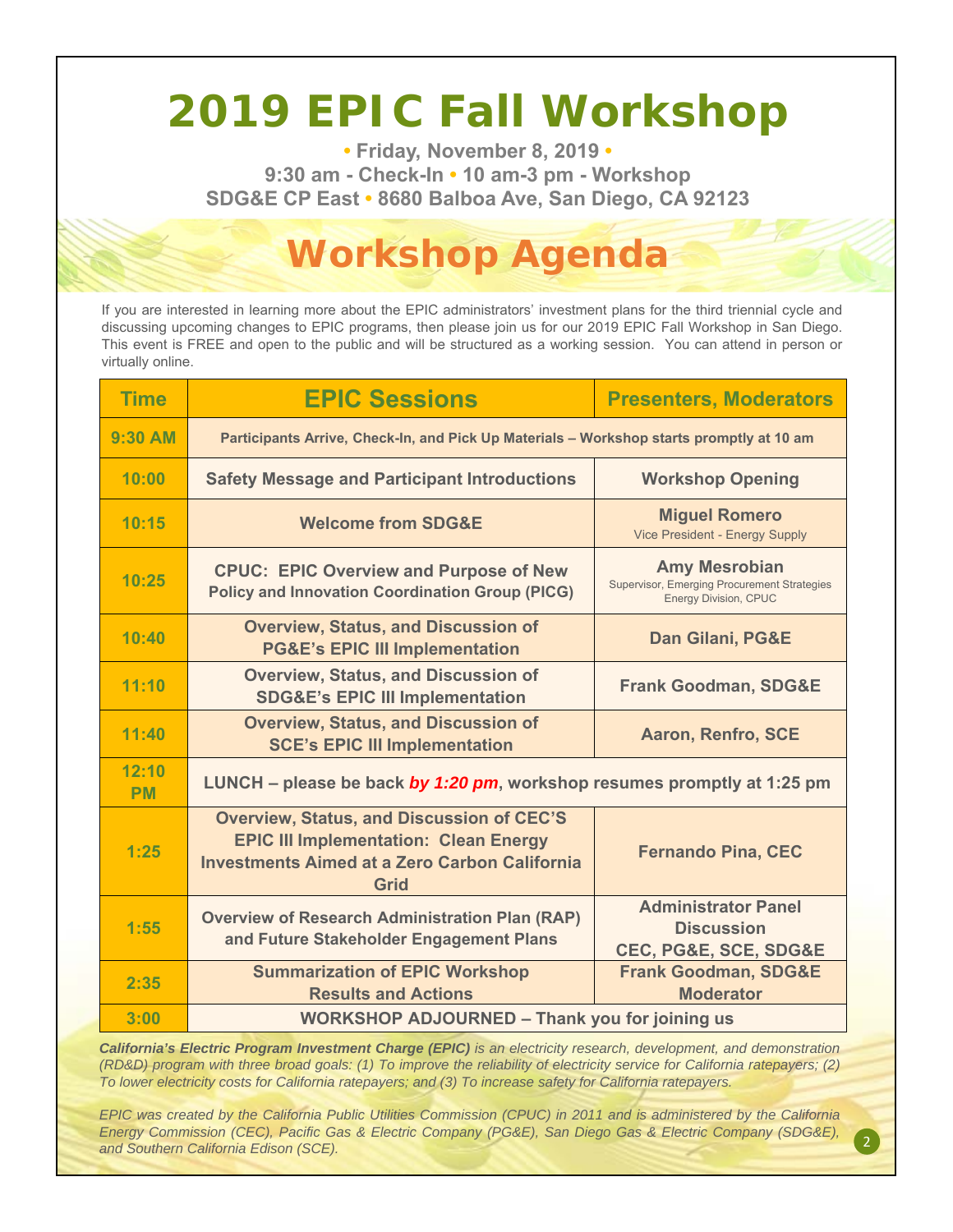### **Stakeholder Engagement**

The *2019 EPIC Fall Workshop* will engage stakeholders in the execution of the EPIC III portfolio aimed at safety, clean energy, resiliency, affordability and equity in a zero-carbon future.

#### **EPIC Administrator Commitments to Stakeholders**

- Investing in critical areas
	- Worker and public safety
	- Clean energy
	- Ongoing power system improvements to enhance reliability and contain costs
- Supporting transparency through stakeholder engagement
	- Workshops
	- Results dissemination in final reports, annual reports, workshops and EPIC Symposium
- Investments in disadvantaged, low-income, and tribal communities

### **Investor Owned Utility Areas of Project Emphases in EPIC III Cycle**

- *Wildfires*
	- Prevention, mitigation, and supporting critical facilities during wildfire events
- *Power System Modernization and Operations Advancement*
	- Demonstrating new capabilities to improve system operations
	- Strategic use of unmanned aircraft systems to support operations
	- Improving system reliability and resilience
	- Improving operating efficiencies
	- Demonstrating new safety capabilities
	- Advancing energy storage technologies and their system integration
	- Microgrid applications
- *Customer Service & Enablement*
	- Provide integrated tools to allow customers to explore DER adoption & bill impacts

### **List of In-Flight & Upcoming EPIC III Projects**

| <b>EPIC III</b><br><b>Project</b><br><b>Number</b> | <i><b>Pacific Gas and</b></i><br><b>PG&amp;E - Project Title</b><br><b>Electric Company</b>                                        |
|----------------------------------------------------|------------------------------------------------------------------------------------------------------------------------------------|
| 3.03                                               | Distributed Energy Resource Management System (DERMS) and Advanced Distribution<br>Management System (ADMS) Advanced Functionality |
| 3.11                                               | Location-Specific Options for Reliability and/or Resilience Upgrades                                                               |
| 3.15                                               | <b>Proactive Wire Down Mitigation</b>                                                                                              |
| 3.20                                               | Data Analytics for Predictive Maintenance                                                                                          |
| 3.27                                               | Multi-Purpose Meter (MPM)                                                                                                          |
| 3.29                                               | Advanced Customer Bill Scenario Calculator                                                                                         |
| 3.32                                               | <b>System Harmonics for Power Quality Investigations</b>                                                                           |
| 3.43                                               | Service Issue Identification Leveraging Momentary Outage Information                                                               |
|                                                    |                                                                                                                                    |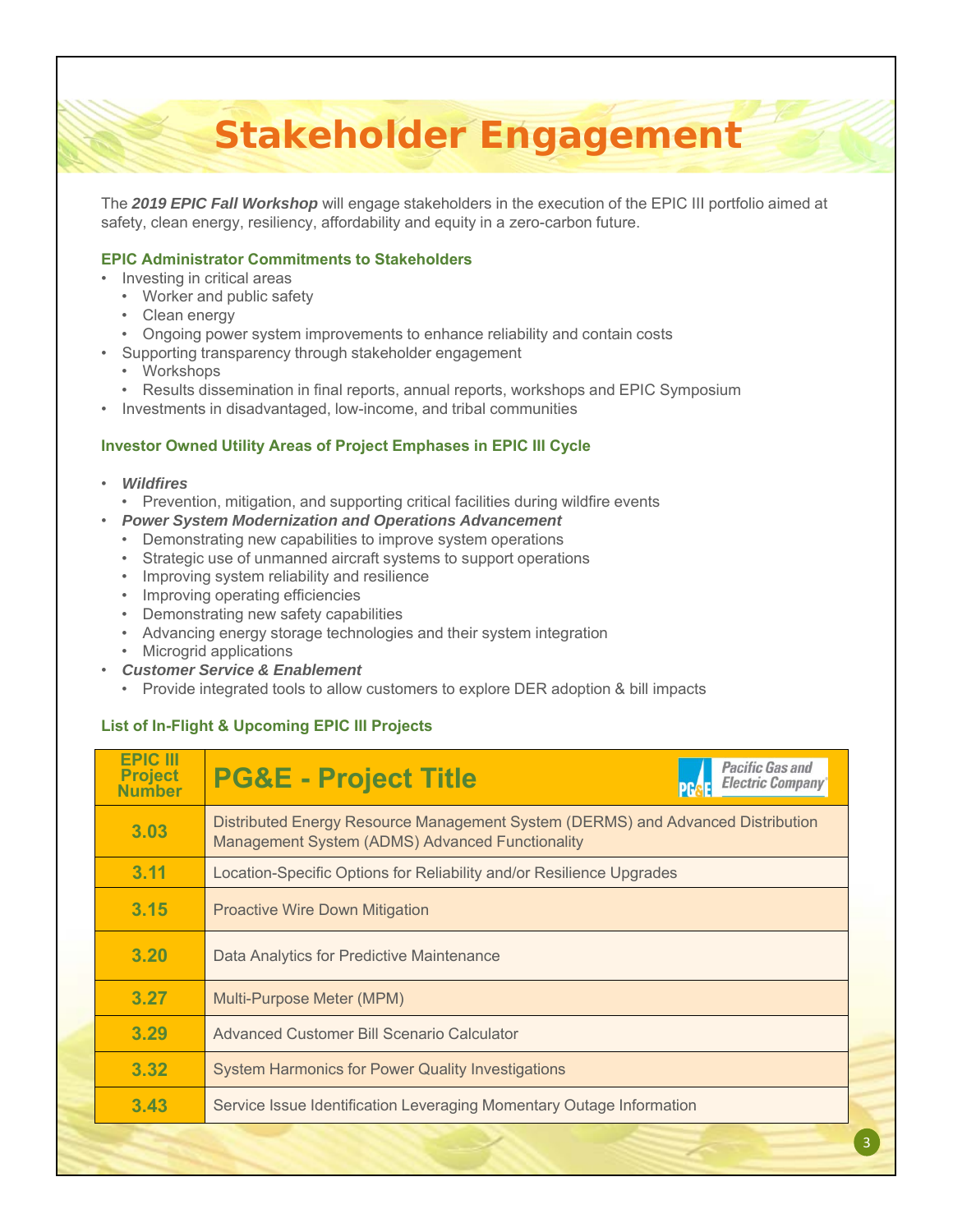### **Stakeholder Engagement**

| <b>EPIC III</b><br><b>Project</b><br><b>Number</b> | SOUTHERN CALIFORNIA<br><b>SCE - Project Title</b><br>Energy for What's Ahead |
|----------------------------------------------------|------------------------------------------------------------------------------|
| GT-18-0002                                         | <b>Advanced Technology for Field Safety</b>                                  |
| GT-18-0005                                         | <b>Smart City Demonstration</b>                                              |
| GT-18-0007                                         | <b>SA-3 Phase III Field Demonstrations</b>                                   |
| GT-18-0008                                         | Distributed Cyber Threat Analysis Collaboration                              |
| GT-18-0009                                         | <b>Energy System Cybersecurity Posturing (ESCP)</b>                          |
| GT-18-0011                                         | Distribution Primary & Secondary Line Impedance                              |
| GT-18-0012                                         | <b>Advanced Comprehensive Hazards Tool</b>                                   |
| GT-18-0016                                         | Distributed Plug-In Electric Vehicle Charging Resources                      |
| GT-18-0017                                         | Service and Distribution Centers of the Future                               |
| GT-18-0018                                         | <b>Control and Protection for Microgrids and Virtual Power Plants</b>        |
| GT-18-0019                                         | <b>Distributed Energy Resources Dynamics Integration Demonstration</b>       |
| GT-18-0022                                         | Power System Voltage and VAR Control Under High Renewables Penetration       |
| GT-18-0035                                         | <b>Cybersecurity for Industrial Control Systems</b>                          |

| <b>EPIC III</b><br><b>Project</b><br>Number | <b>SDGF</b><br><b>SDG&amp;E - Project Title</b><br>A Sempra Energy usiny"                                                                     |
|---------------------------------------------|-----------------------------------------------------------------------------------------------------------------------------------------------|
| 3                                           | Application of Advanced Metering Infrastructure to Advanced Utility System<br><b>Operations</b>                                               |
| 4                                           | Safety Training Simulators with Augmented Visualization                                                                                       |
| 5                                           | Unmanned Aircraft Systems with Advanced Image Processing for Electric Utility<br><b>Inspection and Operations</b>                             |
|                                             | Demonstration of Multipurpose Mobile Battery for Port of San Diego and Other<br>Applications<br>Module 1: Port Area Applications<br>$\bullet$ |
|                                             | Module 2: Application at Community Resource Centers in Wildfire Risk Areas                                                                    |

**California Energy Commission**

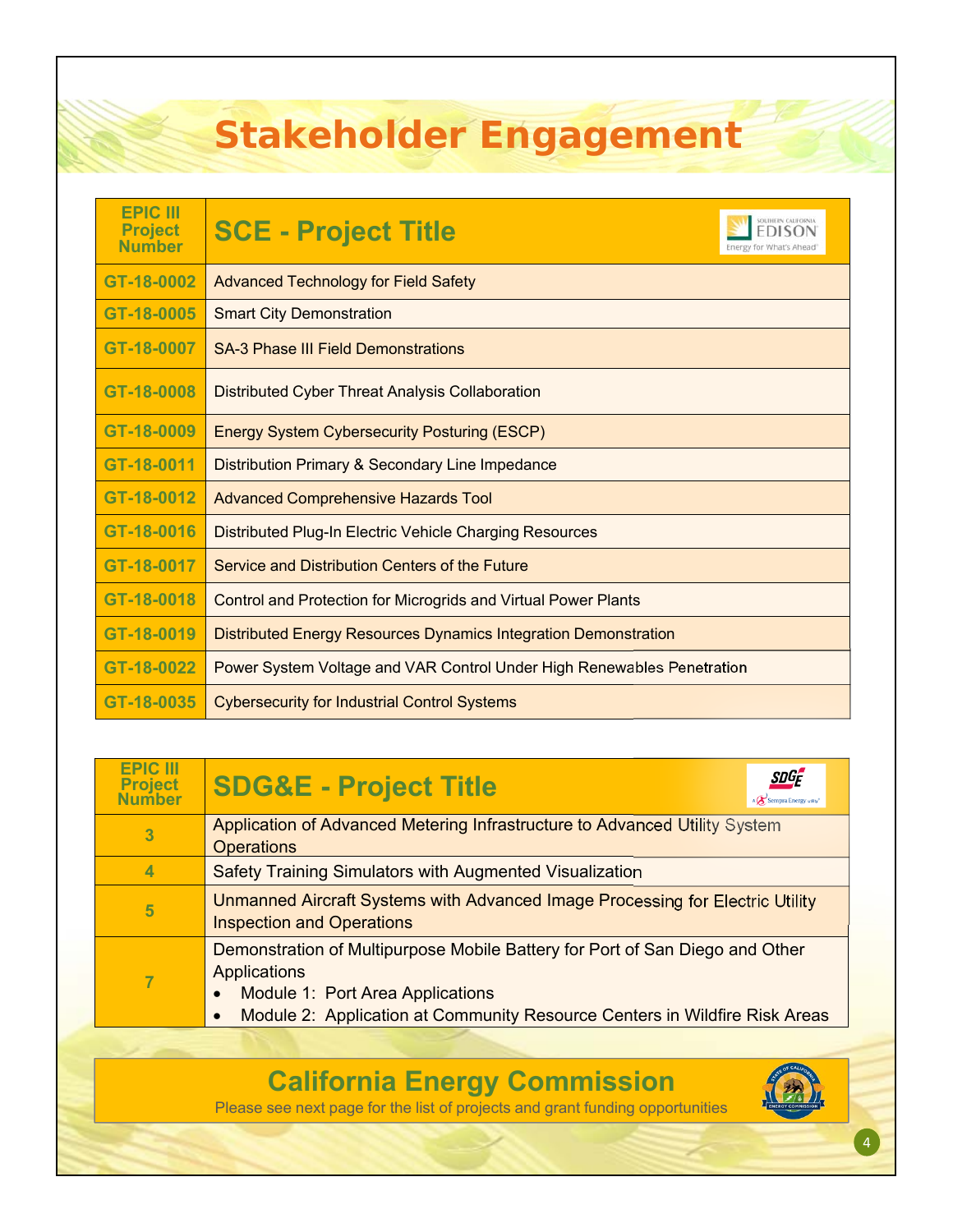**California Energy Commission**

#### **Energy Commission's Commitments**

- Investing in Clean Energy for a Zero Carbon Future
- Supporting Transparency Through Stakeholder Engagement
	- Workshops
	- Forums
	- EPIC Symposium
- Investing in disadvantaged, low income and tribal communities

#### **Systems Research Results and Plans to Move Innovation**

- *Microgrids Supporting Resiliency with Clean Energy Systems*
	- High Penetration Renewable Microgrids Support Critical Facilities and Showcase Best Practices and Lessons Learned
		- Blue Lake Rancheria Humboldt County
		- Kaiser Permanente Richmond
		- Fremont Fire Stations
	- EPIC III Research to be released in 2020 with objective to inform SB 1339 to commercialize microgrids
- *Energy Storage Building a Portfolio of Energy Storage Options for California*
	- Advancing non-Lithium Ion Technologies
		- Eos Zinc Hybrid
		- Amber Kinetics Flywheel
		- UniEnergy Technologies Flow Battery

#### **Solicitations**

- Guidebook for customer side of the meter energy storage Released September 9th
- Energy Storage Demonstrations long duration storage and investments in residential, disadvantaged, low income, and tribal communities Anticipated Mid-November 2019
- Advancing non-Lithium Ion technologies Anticipated Mid-November 2019
- Simulation of long duration storage for California Anticipated Mid-November 2019

### • *Wildfire*

In scoping phase with consideration to technologies that support critical facilities during emergencies • Anticipated public workshop in December 2019

5

#### • *Connect with the CEC*

- Facebook
- Twitter
- LinkedIn
- Empower Innovation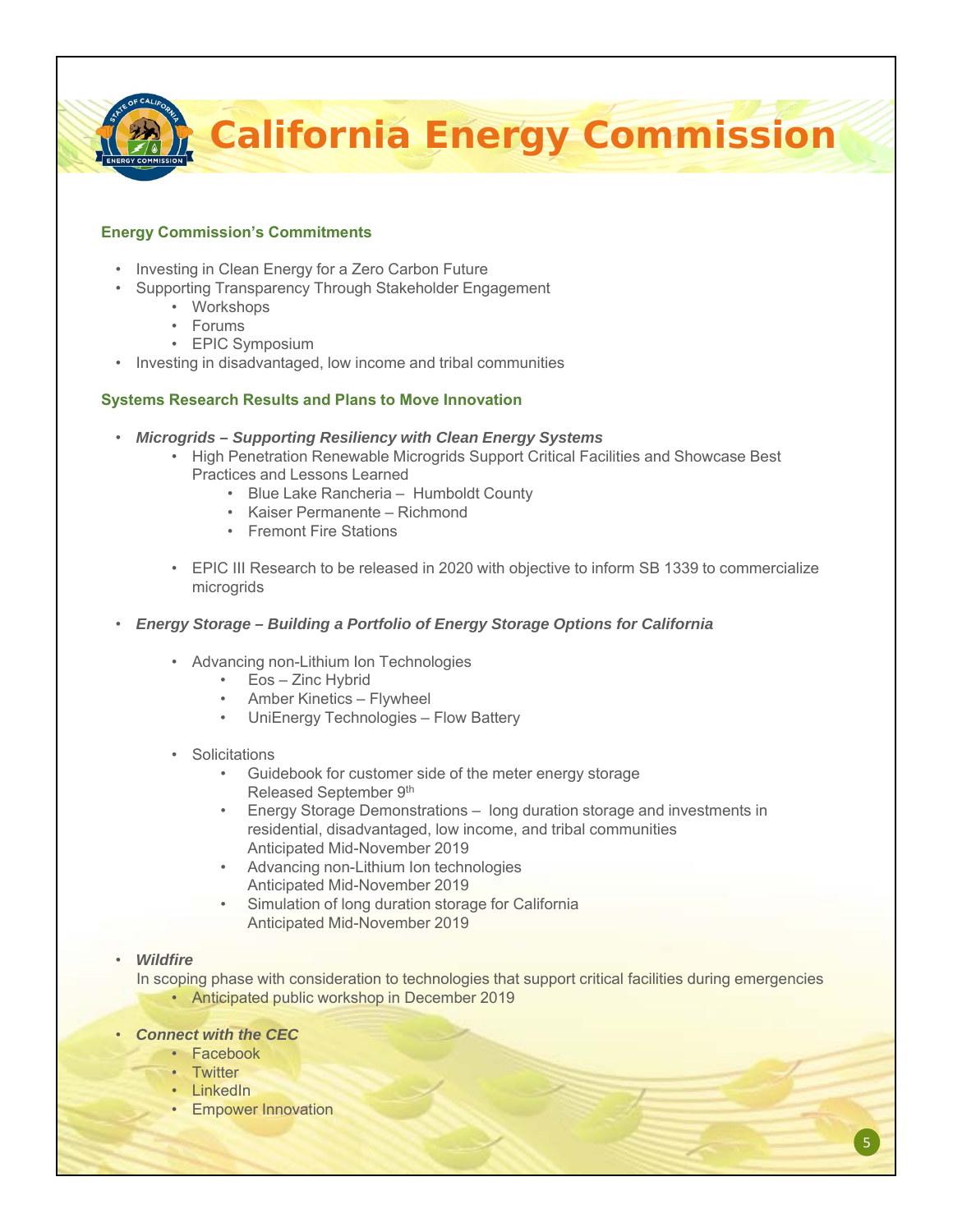### **2019 EPIC Fall Workshop Details**

| <b>Date</b><br><b>Time</b><br><b>Cost</b>   | Friday, November 8, 2019<br>9:30 am - Check-ln, 10 am-3 pm – EPIC<br><b>Workshop</b><br>No admission charge for participants                                                                                                                                                                                                                         |
|---------------------------------------------|------------------------------------------------------------------------------------------------------------------------------------------------------------------------------------------------------------------------------------------------------------------------------------------------------------------------------------------------------|
| <b>Location</b><br><b>Address</b>           | <b>SDG&amp;E's CP East Campus</b><br>8680 Balboa Ave, San Diego, CA 92123                                                                                                                                                                                                                                                                            |
| <b>Eventbrite</b><br><b>Registration</b>    | https://www.eventbrite.com/e/2019-epic-fall-workshop-tickets-<br>73038342649                                                                                                                                                                                                                                                                         |
| <b>Virtual</b><br><b>Conference</b><br>Link | To attend the workshop virtually, please register and you will be sent<br>the link and access code closer to the workshop date                                                                                                                                                                                                                       |
| <b>Event</b><br><b>Objective</b>            | To promote awareness and visibility of the current EPIC investments,<br>facilitate stakeholder engagement, improve coordination, and provide<br>more transparency regarding research progress and results.<br>Stakeholder engagement is vital to the success of the EPIC program.                                                                    |
| <b>Security</b><br><b>Clearance</b>         | Once registered, you will be added to the guest list. When you arrive at<br>SDG&E's CP East campus, please check in with the lobby security.                                                                                                                                                                                                         |
| Food &<br><b>Beverages</b>                  | Will not be provided at this workshop but a café is located onsite with<br>coffee, grab & go snacks and a grill. All purchases are made with credit<br>or debit cards at kiosks - no cash is accepted. For lunch, a list of<br>nearby restaurants will be provided. Water dispensers are also<br>available to refill your personal water containers. |
| <b>Onsite Wi-Fi</b>                         | Instructions will be given on how to access SDG&E's guest wi-fi service<br>at the workshop                                                                                                                                                                                                                                                           |
| <b>Dress Code</b>                           | <b>Business casual</b>                                                                                                                                                                                                                                                                                                                               |
| <b>For More EPIC</b><br><b>Information</b>  | More EPIC information will also be available on the public websites of<br>the four EPIC administrators:<br><b>California Energy Commission</b><br><b>Pacific Gas &amp; Electric</b><br><b>Southern California Edison</b><br>San Diego Gas & Electric                                                                                                 |
| <b>Event Manager</b>                        | Donna Miyasako-Blanco, SDG&E EPIC Team<br>DMiyasako-Blanco@sdgecontractor.com                                                                                                                                                                                                                                                                        |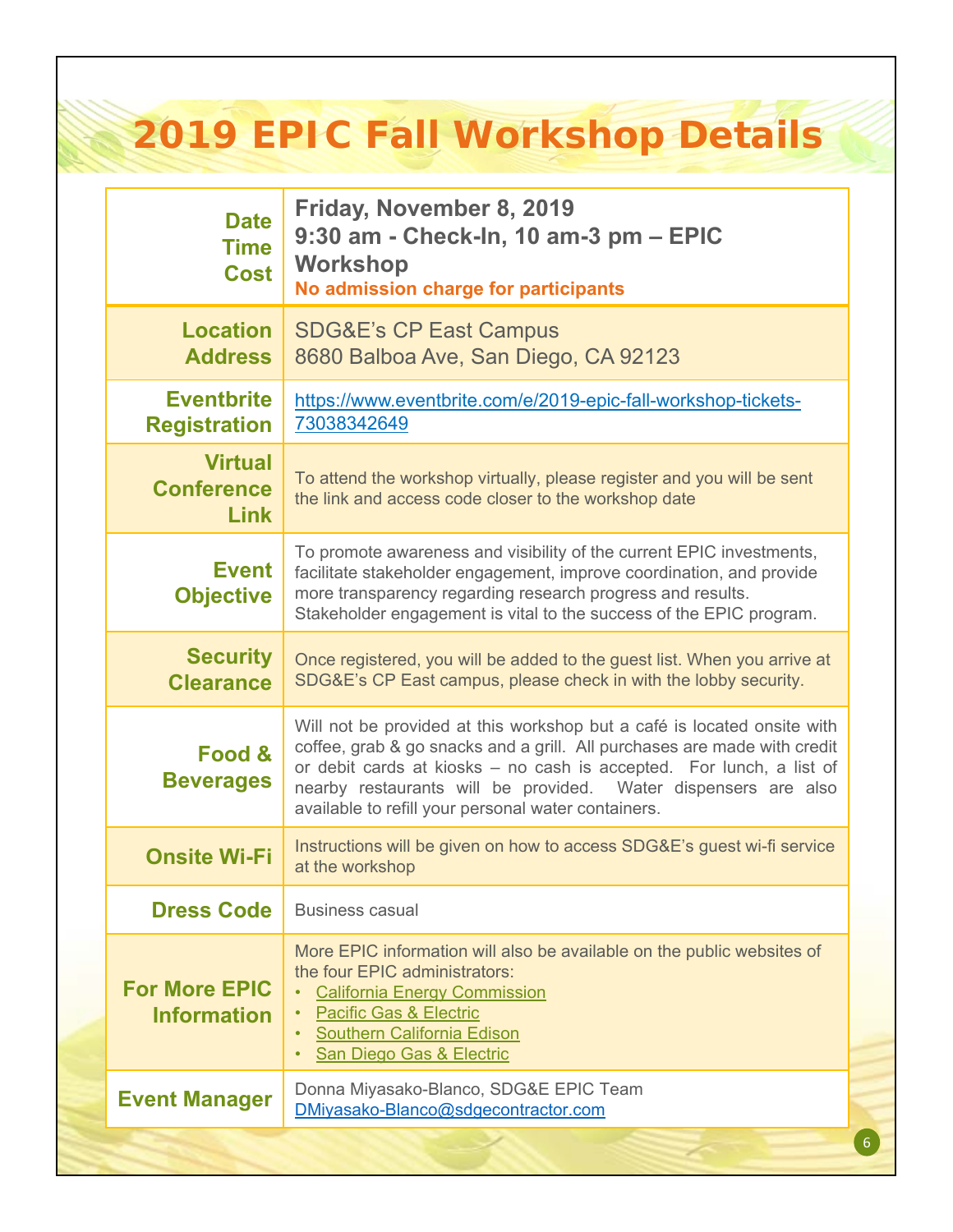San Diego - Nearby Hotels **San Diego – Nearby Hotels**

| ₩                        | <b>Hotel</b>                                                      | Mins to<br><b>SDG&amp;E</b> | Phone                | <b>Address</b>               | City      | Zip   | Est. Cost<br>per Nite | Star Rtg<br><b>Hotel</b> | <b>Google Rtg</b> | <b>Description</b>                                              |
|--------------------------|-------------------------------------------------------------------|-----------------------------|----------------------|------------------------------|-----------|-------|-----------------------|--------------------------|-------------------|-----------------------------------------------------------------|
| $\overline{\phantom{0}}$ | <b>Courtyard by Marriott</b><br>San Diego Central                 | 4 mins                      | $(858) 573 - 0700$   | 8651 Spectrum<br>Center Blvd | San Diego |       | 92123 \$110-\$127     | 3-star<br>hotel          | 4.3               | Straightforward hotel with pool & dining,<br>FREE Wi-Fi         |
| $\sim$                   | Four Points by Sheraton<br>San Diego                              | 6 mins                      | $(858)$ $277 - 8888$ | 8110 Aero Dr                 | San Diego | 92123 | \$189                 | 3-star<br>hotel          | 3.8               | Modern hotel with a heated outdoor pool,<br>Free Wi-Fi          |
| $\infty$                 | San Diego-Kearny Mesa<br>Hampton Inn                              | 5 mins                      | $(858)$ 292-1482     | 5434 Kearny Mesa<br>Rd       | San Diego | 92111 | \$135                 | 3-star<br>hotel          | 4.4               | Low-key hotel with an outdoor pool,<br>Free Wi-Fi and breakfast |
| 4                        | San Diego Mission Valley<br><b>Hilton Garden Inn</b><br>Stadium   | 7 mins                      | $(858)$ $278 - 9300$ | 3805 Murphy<br>Canyon Rd     | San Diego | 92123 | \$124                 | 3-star<br>hotel          | 4.2               | Modern hotel with a pool & dining,<br>Free Wi-Fi                |
| LN                       | Wyndham San Diego North<br>Conference Center by<br>Ramada Hotel & | 5 mins                      | $(858)$ $278 - 0800$ | 5550 Kearny Mesa<br>Rd       | San Diego | 92111 | \$102                 | 3-star<br>hotel          | 3.9               | Informal lodging, plus a pool & dining, Free<br>$Wi-Fi$         |
| $\circ$                  | Residence Inn by Marriott<br>San Diego Central                    | 5 mins                      | $(858)$ $278 - 2100$ | 5400 Kearny Mesa<br>Rd       | San Diego | 92111 | \$169                 | 3-star<br>hotel          | 4.3               | Laid-back hotel with free breakfast<br>and Wi-Fi                |
| $\overline{\phantom{0}}$ | Marriott San Diego Central<br>TownePlace Suites by                | 5 mins                      | $(858)$ 737-9500     | 8650 Tech Way                | San Diego | 92123 | \$209                 | 3-star<br>hotel          | 4.3               | Casual hotel with pool & free breakfast<br>and Wi-Fi            |
|                          |                                                                   |                             |                      |                              |           |       |                       |                          |                   |                                                                 |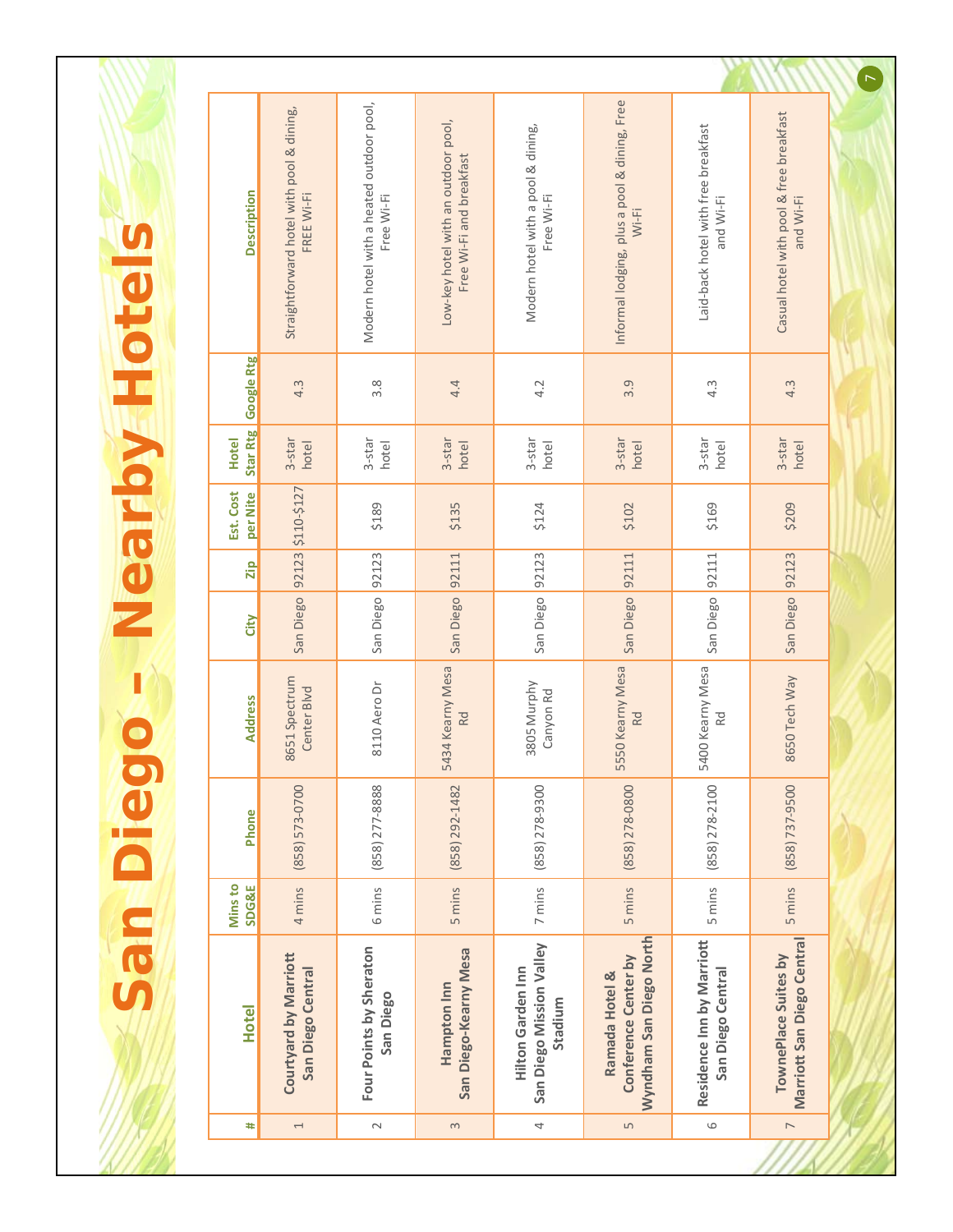\*Lunch is limited to 1 hour, 15 minutes - Many restaurants take online or phone orders for pick-up *\*Lunch is limited to 1 hour, 15 minutes ‐ Many restaurants take online or phone orders for pick‐up*

**San Diego – Nearby Restaurants**

**San Diego - Nearby Restaurants** 

|                                         |                                                                       |                                                                                 |                                          |                                                                                                  |                                      |                                                                                            |                                                                                                     |                                                                                   |                                                                                                           |                                                                                                           |                             |                                                                                                            |                                                                                         | $\infty$ |
|-----------------------------------------|-----------------------------------------------------------------------|---------------------------------------------------------------------------------|------------------------------------------|--------------------------------------------------------------------------------------------------|--------------------------------------|--------------------------------------------------------------------------------------------|-----------------------------------------------------------------------------------------------------|-----------------------------------------------------------------------------------|-----------------------------------------------------------------------------------------------------------|-----------------------------------------------------------------------------------------------------------|-----------------------------|------------------------------------------------------------------------------------------------------------|-----------------------------------------------------------------------------------------|----------|
| <b>Description</b>                      | On Site - Coffee, grab and go snacks,<br>sandwiches, salads and grill | Aviation-themed spot for surf 'n' turf<br>Can walk across street - has a buffet | Creole & Cajun classics with basic decor | specialty bowls & classic mains such as<br>Laid-back stop for familiar sushi rolls,<br>teriyaki. | Sleek spot for ramen & small plates. | Neighborhood bar & grill with games on TV,<br>craft brews, pub eats & a pet-friendly patio | Old-school fast-food chain offering drive-in<br>service & made-to-order burgers, sides &<br>shakes. | Chain outpost offering pizza & red-sauce<br>Italian staples in generous portions. | Bright, modern offshoot of a Japanese chain<br>serving ramen & an assortment of small<br>plates & snacks. | Bright, modern offshoot of a Japanese chain<br>serving ramen & an assortment of small<br>plates & snacks. | Organic comfort food        | Health-conscious hangout featuring gourmet<br>burgers, hot dogs & wings, plus weekday<br>happy hour deals. | Traditional Greek eats including spanikopita<br>& souvlaki for dine-in or free delivery |          |
| Restaurant<br><b>Type</b>               | On Site                                                               | American                                                                        | Creole                                   | Japanese                                                                                         | Ramen                                | Bar & Grill                                                                                | Fast Food                                                                                           | Italian                                                                           | Ramen                                                                                                     | Ramen                                                                                                     | comfort<br>Organic<br>food  | Hamburger<br>S                                                                                             | Greek                                                                                   |          |
| Google<br><b>Rtg</b>                    | na                                                                    | 4.3                                                                             | 4.6                                      | 4.1                                                                                              | 4.5                                  | 4.2                                                                                        | 3.9                                                                                                 | 4.3                                                                               | 4.6                                                                                                       | 4.6                                                                                                       | 4.5                         | 4.4                                                                                                        | 4.2                                                                                     |          |
| Est. Cost                               | \$\$                                                                  | \$\$                                                                            | \$\$                                     | ጎ                                                                                                | \$\$                                 | \$\$                                                                                       | Ş                                                                                                   | \$\$                                                                              | \$\$                                                                                                      | \$\$                                                                                                      | Ş                           | \$\$                                                                                                       | \$\$                                                                                    |          |
| $\frac{1}{2}$                           | 92123                                                                 | 92123                                                                           | 92123                                    | 92111                                                                                            | 92111                                | 92123                                                                                      | 92123                                                                                               | 92123                                                                             | 92111                                                                                                     | 92111                                                                                                     | 92111                       | 92123                                                                                                      | 92123                                                                                   |          |
| City                                    | San Diego                                                             | San Diego                                                                       | San Diego                                | San Diego                                                                                        | San Diego                            | San Diego                                                                                  | San Diego                                                                                           | San Diego                                                                         | San Diego                                                                                                 | San Diego                                                                                                 | San Diego                   | San Diego                                                                                                  | San Diego                                                                               |          |
| <b>Address</b>                          | 680 Balboa Ave<br>$\overline{\infty}$                                 | 8885 Balboa Ave                                                                 | 4320 Viewridge Ave                       | 4380 Kearny Mesa<br>Rd #300                                                                      | 4411 Mercury St<br>#110              | 5225 Kearny Villa<br>R <sub>d</sub>                                                        | 5247 Kearny Villa<br>Rd                                                                             | 5353 Kearny Villa<br>Rd                                                           | 8055 Armour St<br>#201a                                                                                   | 8055 Armour St<br>#201a                                                                                   | 4240 Kearny Mesa<br>Rd #113 | 5375 Kearny Villa<br>Rd                                                                                    | 8878 Clairemont<br>Mesa Blvd                                                            |          |
| Phone                                   | Kiosk - credit or<br>debit card<br>required                           | (858) 560-6771                                                                  | $(858) 573 - 2837$                       | $(858) 565 - 1288$                                                                               | $(858)$ 278-5367                     | $(858) 874 - 3526$                                                                         | 850-699 (858)                                                                                       | (858) 279-7240                                                                    | (858) 987-0222                                                                                            | $(858)$ 987-0222                                                                                          | $(858)$ 430-6553            | $(858)$ 278-0618                                                                                           | $(858)$ 573-0155                                                                        |          |
| <b>SDG&amp;E</b><br><b>Mins</b><br>from | On Site                                                               | 1 min                                                                           | 4 mins                                   | 4 mins                                                                                           | 4 mins                               | 4 mins                                                                                     | 4 mins                                                                                              | 4 mins                                                                            | 4 mins                                                                                                    | 4 mins                                                                                                    | 5 mins                      | 5 mins                                                                                                     | 5 mins                                                                                  |          |
| RESTAURANT                              | SDG&E CP East Cafeteria                                               | 94th Aero Squadron                                                              | <b>Bud's Louisiana Café</b>              | Chopstix Too                                                                                     | Tajima Japanese Restaurant           | Elbowroom Bar & Grill                                                                      | Sonic Drive-In                                                                                      | Filippi's Pizza Grotto                                                            | Nishiki Ramen                                                                                             | 10 Nishiki Ramen                                                                                          | Lil' Farmers Café           | Anny's Fine Burger                                                                                         | <b>Greek Palace</b>                                                                     |          |
| ₩                                       | $\overline{\phantom{0}}$                                              | $\sim$                                                                          | 3                                        | 4                                                                                                | LN                                   | 6                                                                                          | $\overline{ }$                                                                                      | $\infty$                                                                          | $\sigma$                                                                                                  |                                                                                                           | 11                          | 12                                                                                                         | 13                                                                                      |          |